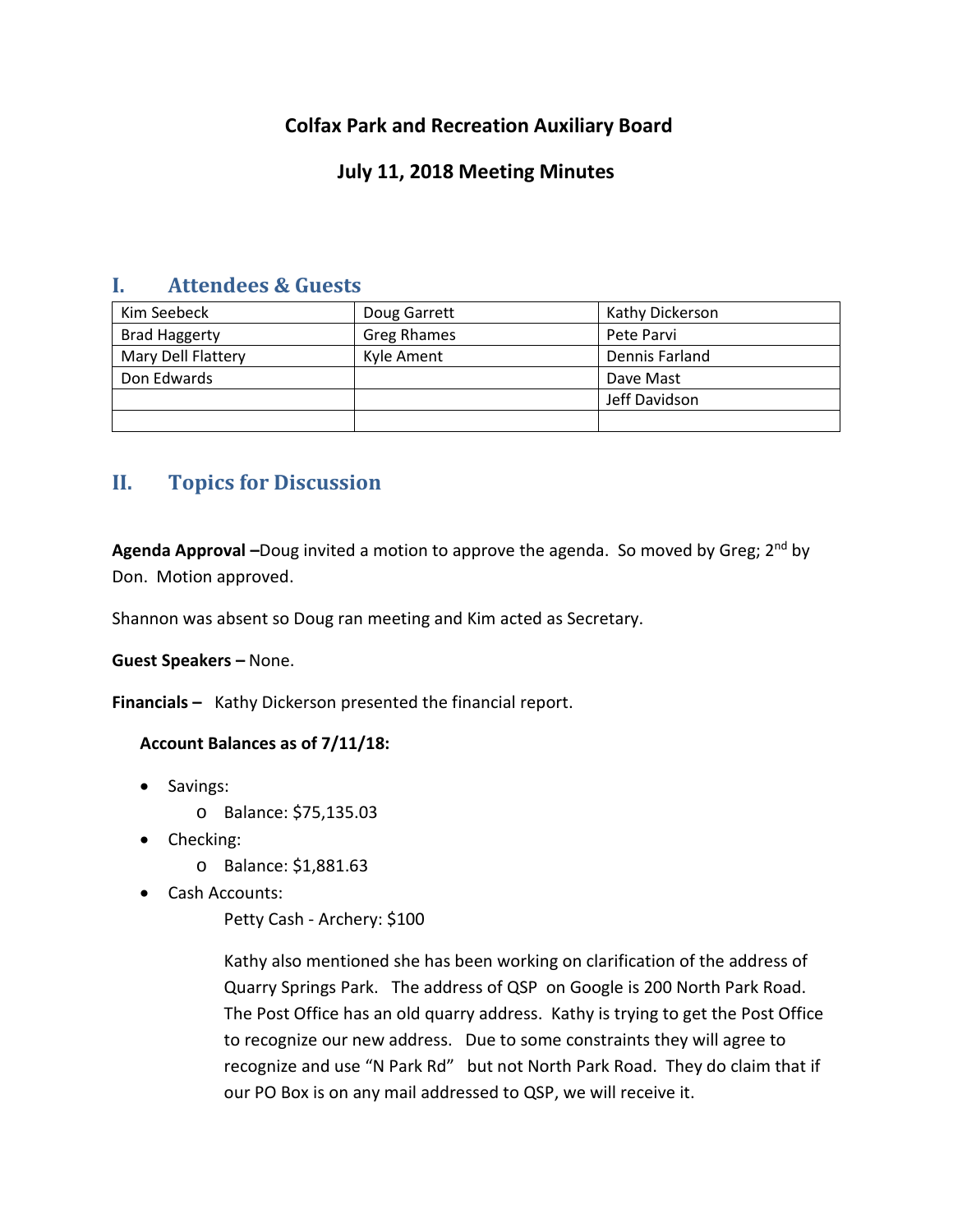Greg moved to approve the financials; 2<sup>nd</sup> by Pete Parvi. Motion approved.

**Approval of Minutes from May 9th Meeting –** Greg moved for approval; 2nd by Mary Dell. Motion approved.

### **Committee Reports**

● **Promotions Committee –** Kim gave a financial report on outcome of RTQ. The concert netted approximately \$2K. This is without a few more items being reported. Mary Dell reported that the attendees enjoyed themselves. Promotions committee will talk at their next meeting about go forward strategy for future years. Discussion ensued. Dennis had a long conversation with Doug Thorton – who is interested in using our facility to raise funds for larger concerts compared to the size of Country Bash or other similar size event. Promotions Committee will bring back to Board a recommendation. Doug provided a report on the Disc Golf Tournament. There were approx. 20 participants. Lower turn out than expected but those that attended liked the tournament. They were complimentary of the hospitality of the event, the food, water available on the course and the overall venue. Doug, Mary Dell and Kim talked with contact organizer about future sanctioned events at Lewis Park. Course is well liked with the Tier A with new catchers. Promotions Committee will discuss further. The overall feeling is that this was a good event and the Promotions Committee hopes this can develop into a larger event in future years.

**Operations/Planning Committee** – Doug mentioned the camp ground road is still closed due to water and mud from recent rain. Once the road is open, the Campsites will need to be mowed. Doug and Pete will evaluate on Friday to see if r oad can be reopened. The Skag Mower is at Prairie Ag getting serviced as it is not working correctly. Doug is waiting to hear from them on the exact issue. Kim suggested that all that use the mower take better care of the mower in the future. Doug is recommending that we paint the word "Office" and our logo on the west side of the office building so people know which building is the office. Pat is looking into a cost for a stencil of the logo. Some discussion ensued about whether the logo or park name could also be stenciled pole or block building. The Iowa DOT may not allow due to view from I-80. People are finding us due to the "camping" sign on the interstate. Doug also discussed (with Greg) that we could extend the camping road to the east from the east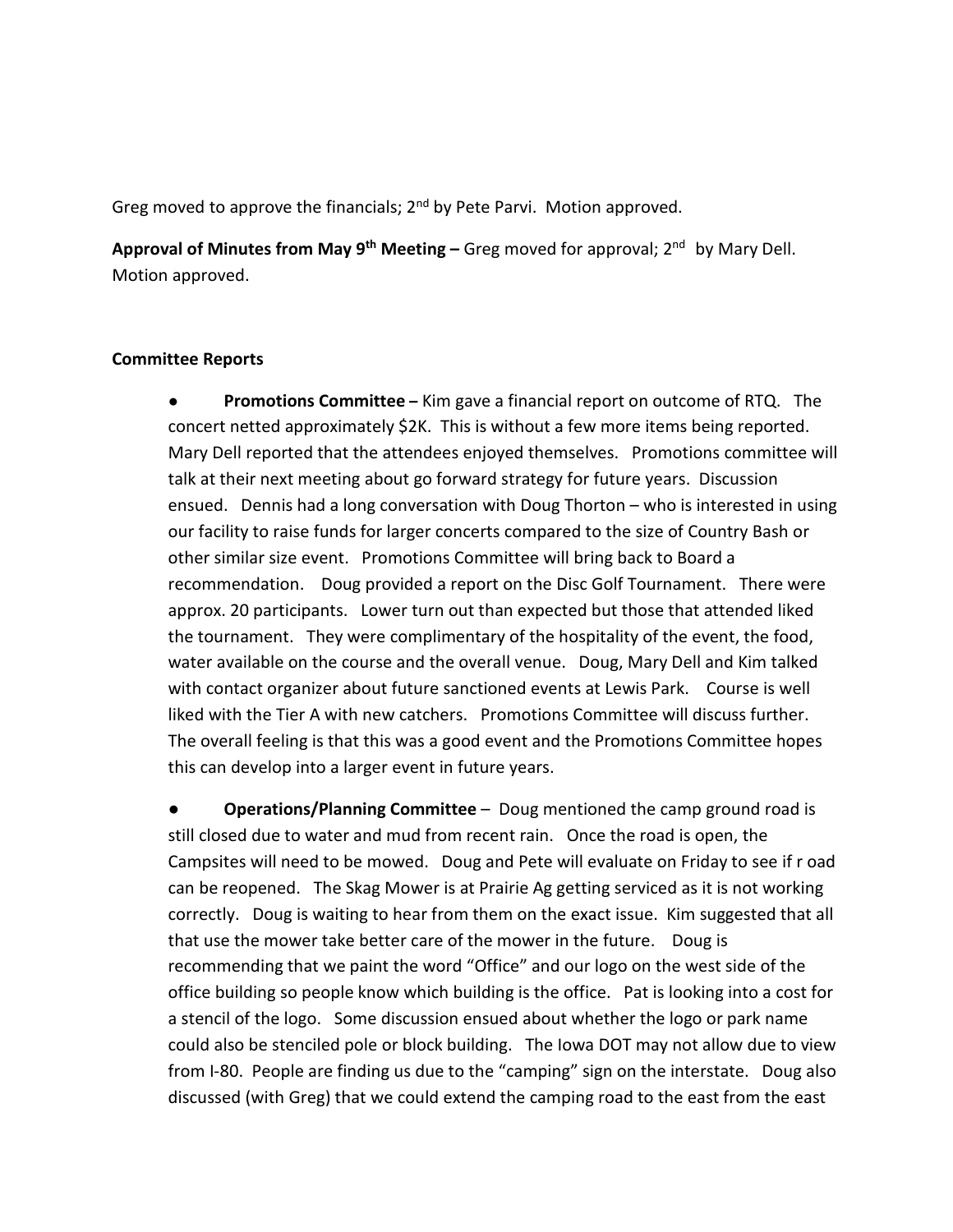end and add approx. 5 sites that would have shade and be good new camping spots. We need to lay it out and see how it looks and how to best loop the new road back to the existing road. Operations Committee will look in more detail this Fall for Open of 2019 Season. Doug also asked for any interest in attendance from Board Members for the Prairie Meadows lunch – Community Impact Luncheon (see email from Doug) on July 24 for the Grant we received. Doug asked that all Board Members consider signing up for park closing duty as we have some openings yet this summer and into Fall. Next work day most likely will be Saturday July 21 for general clean up and work. The front sign is having issues, warped backing and lose plastic cover. Doug is suggesting we move the sign from the front of the Dike and place at the front entrance. The Sign at the trail head of the Dike is probably not needed. Doug showed a draft for donation form to include in a new brochure holder at the info kiosk for accepting donations or volunteering. Tony Edwards will continue tuck pointing and painting at the west side of the block building once he finishes another job towards end of July. New Windows are installed in the West side of the block building. They just need to be caulked. A huge thank you to Don Edwards and Pete Parvi for getting this down prior to the RTQ event. Doug mentioned that Becks has sweet corn that we can sell. Some of the corn will go to the school. We could set up a vendor stand when the corn is ready. This is at no cost to the Park Board. We need to coordinate volunteers if we want to sell it. Doug will provide more information. Kyle had news to share from a fisheries person with IDNR that the IDNR is going to raise fish for stocking internally for viability of Wipers as a stocking fish. A wiper is a hybrid between 2 types of bass fish (stripe and white bass). The Wiper will help control the Shad population in the Iowa Lakes as they feed on bait fish. Kyle has been told that they will consider stocking QSP lakes as part of the program. He knows we are currently on a list of stocking sites. This type of fish type will not re-populate. He will keep us posted and document for us so we can publicize at the right time.

### **Old Business**

### *Future Grant Possibility as suggested by Doug.*

Doug wants the PAB to consider grant for covering for fishing platform facing the north lake. He will price obtain some pricing. Jeff offered the 2 grants we have pursued in the past – Jasper Community Foundation and Prairie Meadows – as the best possibilities. Doug also wants us to consider grant for \$5K for Trees for Kids – available for Fall. We will have to include Kids in the use of the grant funds if we are awarded the Grant.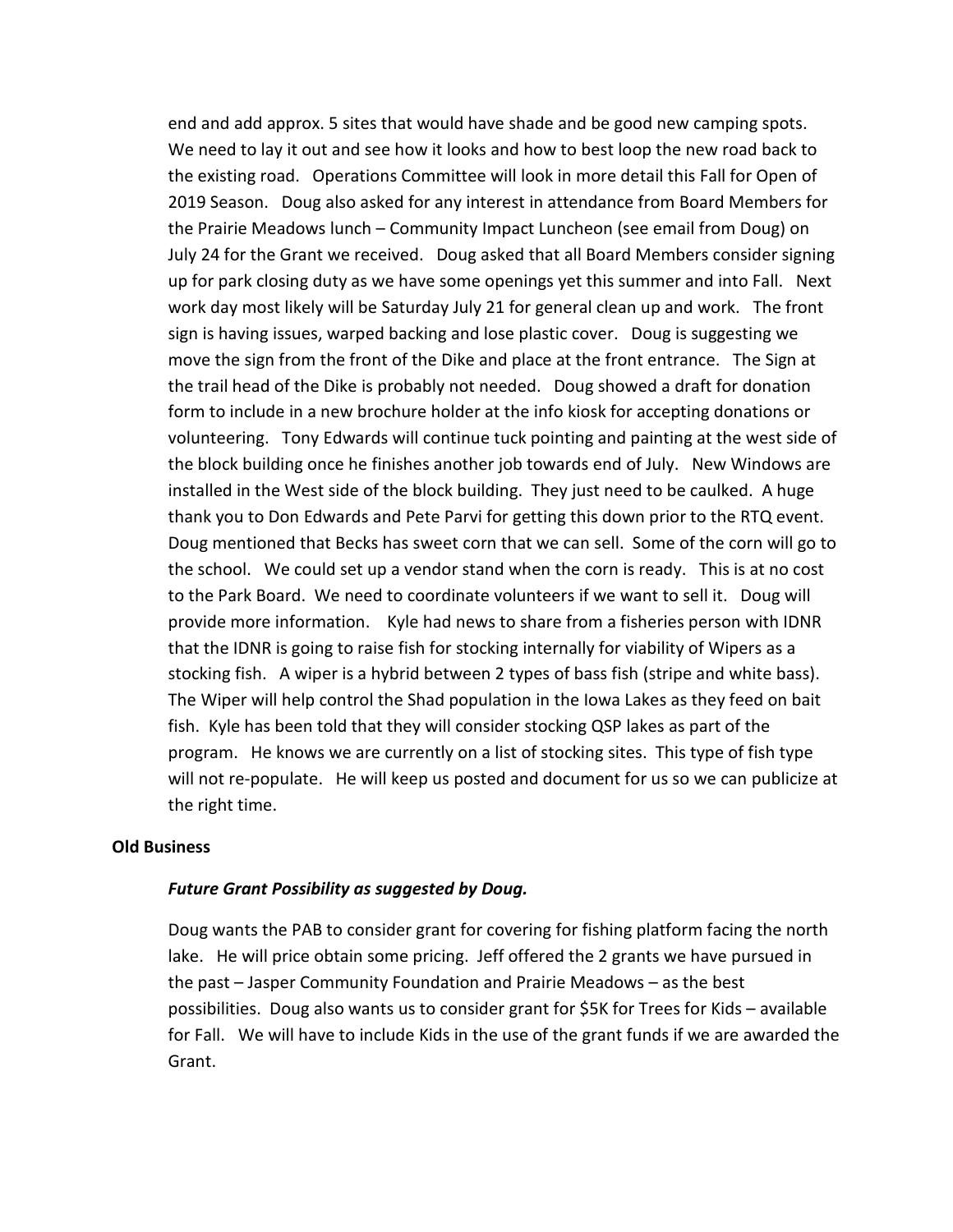*Update Iowa Tourism Grant Brochure* – Brochures are in and are updated with new information. The PAB received 4000 brochures. City's brochure have not been ordered as they were still redlining. We have received letter from Tourism Bureau stating we have fulfilled our requirement

*Watercraft Rental Shelter* – Greg informed the PAB that the Shelter has a roof and he needs to finish up below. The metal roof still needs to be installed on the kiosk.

*Osprey Nest Design* – Doug mentioned that he has been contacted by another boy scout troop interested in building some Osprey Nests to be placed in the Park. We will consider another 3 stands.

*Red Bridge Update* – Per Joe Otto in an update email to Kim on July 9, the Iowa DNR has approved the construction permit for Phase 1. They State Historic Preservation Office approved of the move of the bridge and that is would continue to be on the National Register of Historic Places if moved. This information was crucial for seeking grants. MidAmerican Energy is surveying the power lines on Highway 117 in preparation of moving power lines to let the bridge go through – the final part of the route is from F48/League Road in Colfax to the Skunk River Bridge. They are doing this work for free. Channel 13 covered the Red Bridge and the flood threat in a 4pm News Broadcast that included aerial drone footage. The station manager reached out to Joe Otto upon seeing a recent story in the Newton Daily News.

### *Grant Applications Report:*

*Paint Iowa Beautiful/Interior Block Building Completion* – intent is to use on the interior of the west end of the block building.

*Reservation of the Block Building for May 27, 2019 –*Colfax Class of 1969 Reunion. They expect 100 people. We will not charge a fee but will ask for a donation.

*Prairie Meadows Community Betterment/Post & Cable Fence* – we have received monies for grant. Don's family who has a company that does fencing has offered to install for us. Doug will work with them before materials are ordered to ensure the correct fencing materials are ordered. Doug and Greg will work on parking layout at top of the hill.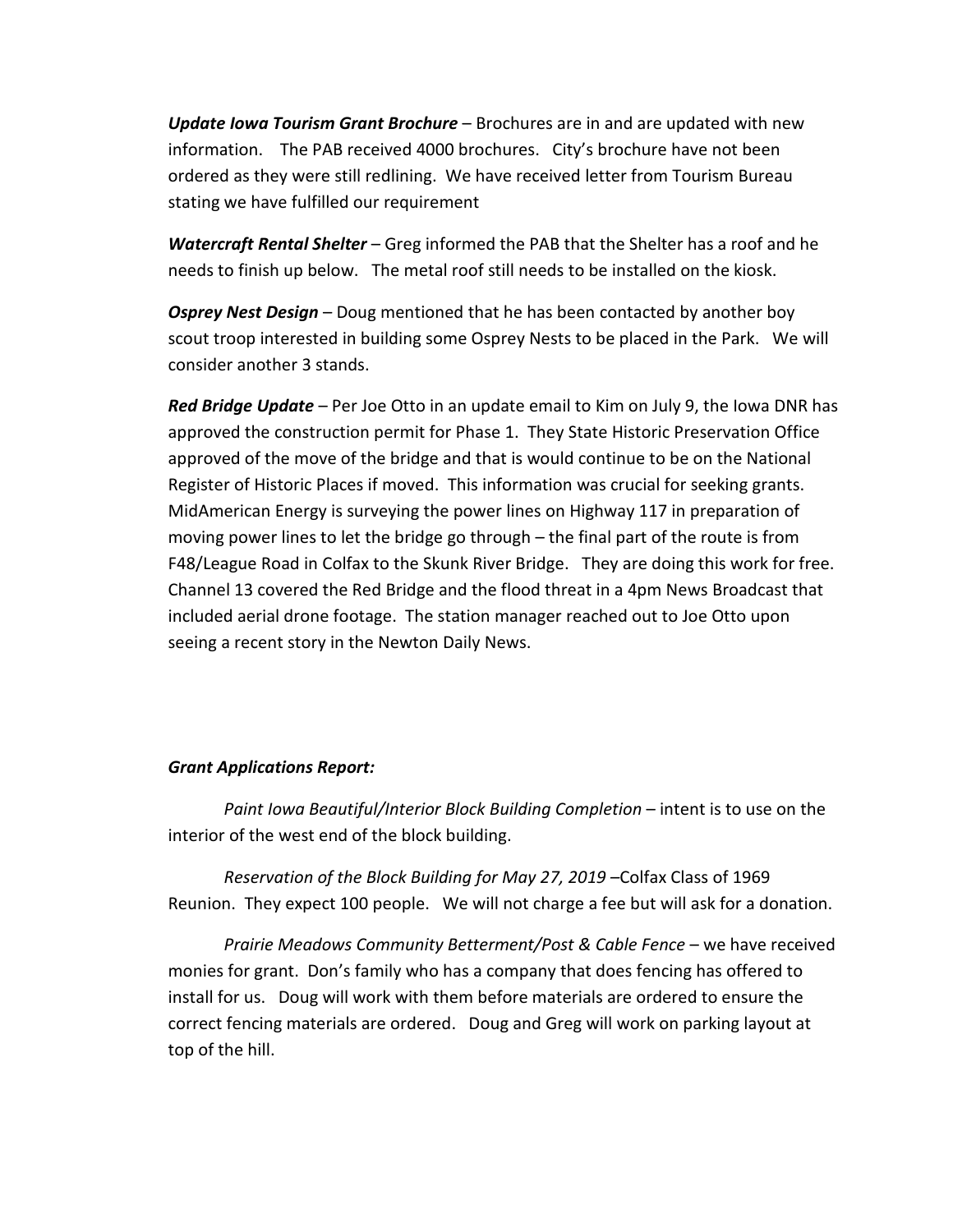*Jasper County Foundation/40 Picnic Tables* – We have received the monies for this grant. Also, Greg has been contacted a boy scout troop that is willing to help us put the tables together. Doug will contact him once Greg provides contact information. Grant is for 40 tables. Product is shipping and there is an immediate issue with shipping charges. Originally \$532.64 was quoted and Doug was recently told the shipping charges were \$1200 based on weight and only part of the truck being used for shipping. With some discussion with company, Doug got it down to \$978. Doug is working with company further so no further monies will come from PAB funding. Most recently they are offerering \$800. Much discussion about how company should honor originaly quote. Finally a Motion was made by Greg to allow to pay up to \$800 for shipping but try to do better. Dennis 2<sup>nd</sup>. Motion passed.

*Pump and Test Water on Large Well Head at QSP* – The water still hasn't been tested; Doug will check with Bob Rhone regarding status. Doug has been trying to press for the test. Bob has had other issues related to water issues in City.

*Review of PAB Reimbursement Policy –* Kim provided a handout about the Policy that was voted on and accepted in 2017 by the PAB related to purchase of items on behalf of the park and expected reimbursement.

*Teed Family interest in Bench –* Memorial for Rhonda Mother. Kim has been approached by Rhonda regarding interest of family in placing benches in honor of her mother. Kim and Rhonda will connect to find out more information.

*ADA Fishing Dock* – Greg wants to pursue an ADA compliant dock – T shaped, with easy launch, hole in the middle, floating – all ADA approved. He has a rendering that he will share with Kim and Kim will share with group. He wants to get started on some seed money with events like kayaking – friends and family for free water crafting with donations This helps exposure to Greg's business and also QSP. Kyle and Greg are not aware of anything else in area. Is Board aware of any groups interested in this event? Contact Greg if have any thoughts. Greg is setting up Facebook Event page for this promotion. Quote for ADA Compliant dock is \$25,000 (Greg has detailed copy). IDNR will have to permit dock (public). Discussion ensued related to permit required as well as need for funding for ADA access to dock related to parking and sidewalks. Doug advised that Tony Edwards was also interested in this issue, but was not in attendance at this evening's meeting. See Watercraft Rental Shelter discussion above.

*Hometown Pride/Iowa State Fair* - If any Board member wishes to attend the Iowa State Fair for free, he or she may do so by agreeing to volunteer at the Keep Iowa